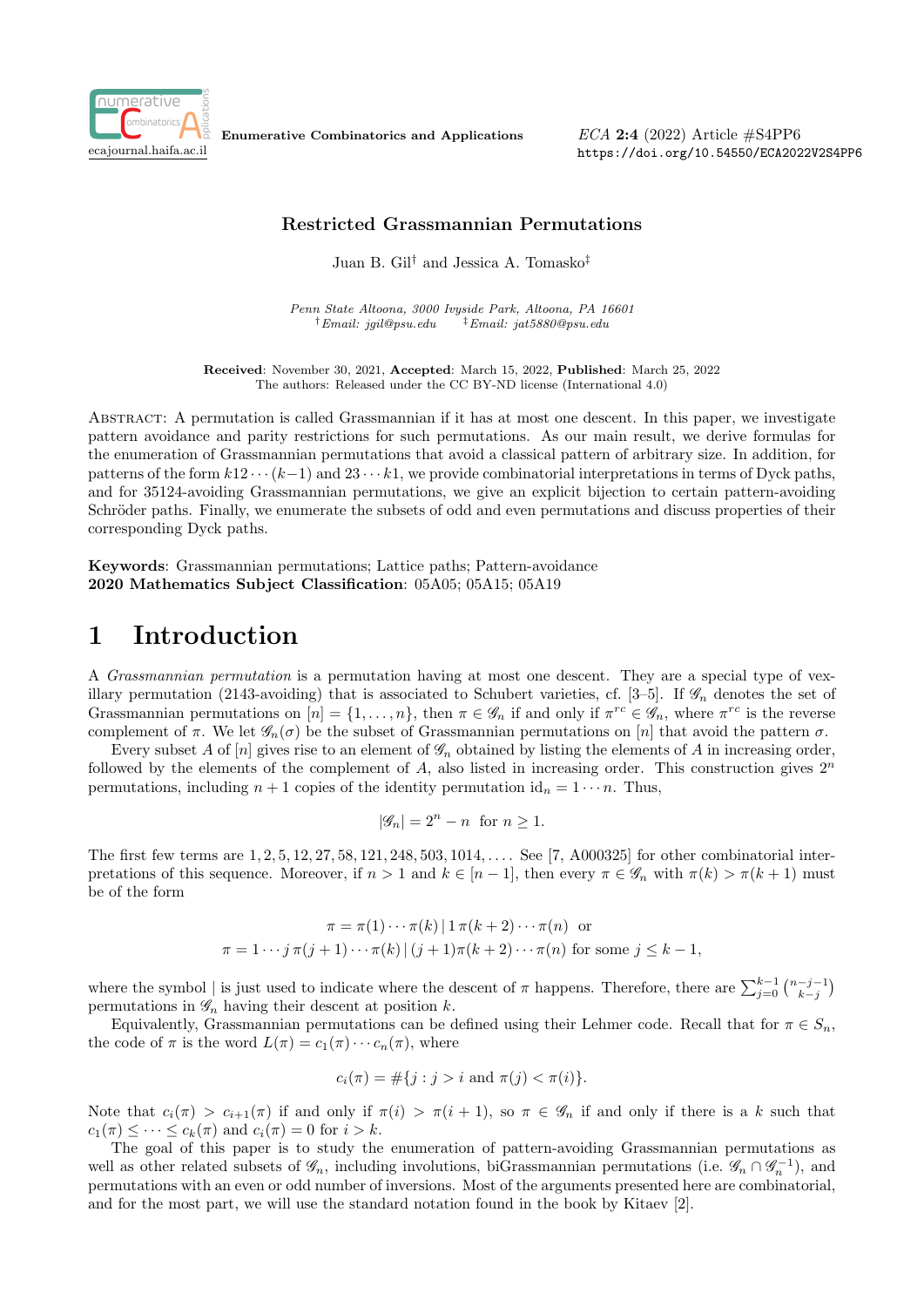In Section 2, we review some basic (partly known) results regarding the sets  $\mathscr{G}_n \cap \mathscr{G}_n^{-1}$  and  $\mathscr{G}_n \cup \mathscr{G}_n^{-1}$ , and discuss the structure and enumeration of Grassmannian involutions.

Our main results are presented in Section 3, where we discuss pattern avoidance for patterns of arbitrary size. It turns out that the cardinality of  $\mathscr{G}_n(\sigma)$  only depends on des $(\sigma)$ , the number of descents of  $\sigma$ . More precisely,  $\mathscr{G}_n(\sigma) = \mathscr{G}_n$  if  $\text{des}(\sigma) > 1$ ,  $|\mathscr{G}_n(\sigma)|$  is finite if  $\text{des}(\sigma) = 0$ , and if  $|\sigma| = k$  and  $\text{des}(\sigma) = 1$ , then  $|\mathscr{G}_n(\sigma)| = 1$  $1 + \sum_{j=3}^{k} {n \choose j-1}$ . For the finite class  $\mathscr{G}_n(1 \cdots k)$ , we discuss some formulas and prove that  $|\mathscr{G}_{2k-2}(12 \cdots k)|$  $\frac{1}{k} {2k-2 \choose k-1} = C_{k-1}$ , giving yet another (possibly new) interpretation of the Catalan numbers.

In Section 4, we give a bijective map between  $\mathscr{G}_n$  and Dyck paths of semilength n having at most one long ascent<sup>\*</sup>, and use that map to provide combinatorial interpretations for  $\mathscr{G}_n(k12\cdots(k-1))$  and  $\mathscr{G}_n(23\cdots k1)$ . In addition, we use the Lehmer code to establish a connection between the elements of  $\mathscr{G}_n(35124)$  and certain pattern-avoiding Schröder paths discussed in [1].

Finally, in Section 5, we discuss odd and even Grassmannian permutations. For these families, we derive enumeration formulas and provide combinatorial interpretations in terms of Dyck paths. The study of pattern avoidance for parity restricted permutations is more delicate and will be pursued in future work.

## 2 Grassmannian related permutations

A permutation  $\pi$  is called *biGrassmannian* if  $\pi$  and  $\pi^{-1}$  are both Grassmannian. Observe that if  $\pi$  is Grassmannian then  $\pi^{-1}$  has at most one dip, that is a pair  $(i, j)$  with  $i < j$  such that  $\pi(i) = \pi(j) + 1$ . In other words, a permutation is biGrassmannian if and only if it has at most one descent and at most one dip. For example,  $\pi = 2413 \in \mathscr{G}_4$  has two dips and is the only Grassmannian permutation of size 4 that is not biGrassmannian.

Proposition 2.1. A Grassmannian permutation is biGrassmannian if and only if it avoids the pattern 2413. In other words,  $\mathscr{G}_n \cap \mathscr{G}_n^{-1} = \mathscr{G}_n(2413)$  for every  $n \in \mathbb{N}$ . Moreover,

$$
|\mathscr{G}_n \cap \mathscr{G}_n^{-1}| = 1 + \binom{n+1}{3}.
$$

*Proof.* Since 3142 has two descents, we have  $\mathscr{G}_n \subset S_n(3142)$ . Thus  $\mathscr{G}_n^{-1} \subset S_n(2413)$  and therefore,  $\mathscr{G}_n \cap \mathscr{G}_n^{-1} \subset$  $\mathscr{G}_n(2413)$ . Conversely, suppose  $\pi$  is Grassmannian and has two dips, say  $(i_1, j_1)$  and  $(i_2, j_2)$  with  $i_1 < i_2$ . Since  $\pi$  has at most one descent and avoids a 321 pattern, we must have

$$
i_1 < i_2 < j_1 < j_2
$$
 and  $\pi(j_1) < \pi(i_1) < \pi(j_2) < \pi(i_2)$ ,

which gives a 2413 pattern. In other words,  $\mathscr{G}_n(2413) \subset \mathscr{G}_n^{-1}$  and so  $\mathscr{G}_n(2413) \subset \mathscr{G}_n \cap \mathscr{G}_n^{-1}$ . In conclusion,  $\mathscr{G}_n \cap \mathscr{G}_n^{-1} = \mathscr{G}_n(2413).$ 

For the enumeration of  $\mathscr{G}_n \cap \mathscr{G}_n^{-1}$ , we organize the permutations by the position of the descent (if any). There is only one permutation with no descent:  $\pi = 1 \cdots n$ . Moreover, if  $\pi \in \mathscr{G}_n \cap \mathscr{G}_n^{-1}$  starts with a descent, then it must be of the form

$$
\pi = n 1 \cdots (n-1)
$$
 or  $\pi = i 1 \cdots (i-1)(i+1) \cdots n$  with  $i \in \{2, \ldots, n-1\}$ .

There are  $\binom{n-1}{1}$  such permutations.

Now, if  $\pi$  has only one dip and its descent is at a position greater than 1, then its initial ascending run must consist of at most two consecutive runs with a gap to account for the dip. In other words,  $\pi$  can only take one of the following forms:

a)  $\pi = \circ i \cdots j \mid 1 \tau_1$  with  $i, j \in \{2, ..., n\}$  and  $i < j$ ; b)  $\pi = 1 \cdots (i-1) \diamond j \mid i \tau_2 \text{ with } i, j \in \{2, \ldots, n\} \text{ and } i < j;$ c)  $\pi = 1 \cdots (i-1) \diamond j \cdots k \mid i \tau_3$  with  $i, j, k \in \{2, \ldots, n\}$  and  $i < j < k$ ;

where  $\diamond$  indicates the gap in the first ascending run of  $\pi$ , and  $\tau_1, \tau_2, \tau_3$  are increasing permutations. Cases a) and b) give  $\binom{n-1}{2}$  permutations each, and case c) gives  $\binom{n-1}{3}$  permutations with the desired properties.

In conclusion, there is a total of

$$
1 + {n-1 \choose 1} + 2{n-1 \choose 2} + {n-1 \choose 3} = 1 + {n \choose 2} + {n \choose 3} = 1 + {n+1 \choose 3}
$$

biGrassmannian permutations of size n.

<sup>&</sup>lt;sup>\*</sup>A Dyck path is a lattice path from  $(0,0)$  to  $(2n,0)$  using up-steps **, down-steps**  $**D** = (1,-1)$ **, never going below the** x-axis. A long ascent is a sequence of two or more up-steps.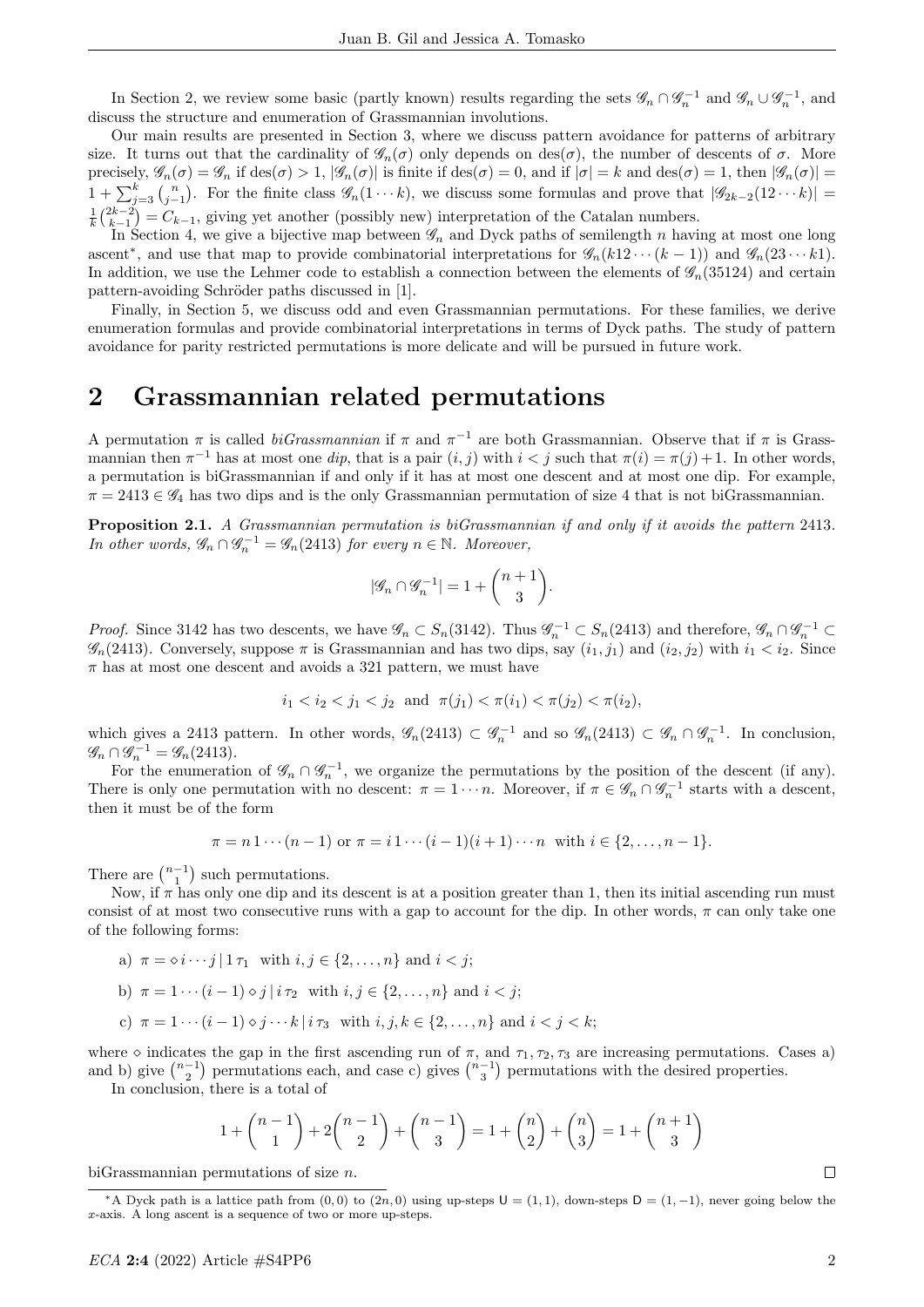Next, we consider the set  $\mathscr{G}_n \cup \mathscr{G}_n^{-1}$  of Grassmannian permutations together with their inverses. This set can be described in terms of permutations avoiding a pair of patterns.

**Proposition 2.2.** For  $n \in \mathbb{N}$ , we have  $\mathscr{G}_n \cup \mathscr{G}_n^{-1} = S_n(321, 2143)$ . Moreover,

$$
|\mathcal{G}_n \cup \mathcal{G}_n^{-1}| = 2^{n+1} - \binom{n+1}{3} - 2n - 1.
$$

*Proof.* Clearly,  $\mathscr{G}_n \subset S_n(321, 2143)$  and so  $\mathscr{G}_n^{-1} \subset S_n(321, 2143)$  (note that 321 and 2143 are self-inverses). Hence  $\mathscr{G}_n \cup \mathscr{G}_n^{-1} \subset S_n(321, 2143)$ . On the other hand, if  $\pi \in S_n(321, 2143)$  has more than one descent, then the plot of  $\pi$  must be of the form



**N** Pattern avoidance **Z** Descent

where  $\pi(i)$  is the top of the most-left descent and  $\pi(i)$  is the bottom of the most-right descent of  $\pi$ . There cannot be any 21 pattern entirely contained in any of the unshaded regions, and every element to the left of  $\pi(i)$  and greater than  $\pi(j)$  must be larger than any element to the right of  $\pi(j)$  and less than  $\pi(i)$ . Therefore,  $\pi$  has only one dip, hence  $\pi \in \mathscr{G}_n^{-1}$ . In conclusion,  $S_n(321, 2143) \subset \mathscr{G}_n \cup \mathscr{G}_n^{-1}$ .

Finally,  $|\mathscr{G}_n| = |\mathscr{G}_n^{-1}|$  implies  $|\mathscr{G}_n \cup \mathscr{G}_n^{-1}| = 2|\mathscr{G}_n| - |\mathscr{G}_n \cap \mathscr{G}_n^{-1}| = 2(2^n - n) - 1 - \binom{n+1}{3}$ .  $\Box$ 

The sequence  $(|\mathscr{G}_n \cup \mathscr{G}_n^{-1}|)_{n \in \mathbb{N}}$  starts with 1, 2, 5, 13, 33, 80, 185, 411, 885, 1862, ...; see [7, A088921] for other combinatorial interpretations.

We end this section with a description and enumeration of Grassmannian involutions. Before we proceed, we recall the definitions of skew and direct sums of two permutations. The skew sum, denoted by  $\pi_1 \ominus \pi_2$ , is the permutation obtained by listing the elements of  $\pi_1$ , each increased by the size of  $\pi_2$ , followed by the elements of  $\pi_2$ . The direct sum,  $\pi_1 \oplus \pi_2$ , is the permutation obtained by listing the elements of  $\pi_1$ , followed by the elements of  $\pi_2$  increased by the size of  $\pi_1$ .

**Proposition 2.3.** A permutation  $\pi \in \mathscr{G}_n$  is an involution if and only if it is of the form

$$
\pi = \mathrm{id}_{k_1} \oplus \big(\operatorname{id}_{k_2} \ominus \operatorname{id}_{k_2}\big) \oplus \operatorname{id}_{k_3}
$$

for some  $k_1, k_2, k_3 \in \mathbb{N} \cup \{0\}$  with  $k_1 + 2k_2 + k_3 = n$ , where  $\mathrm{id}_0 = \varepsilon$  is the empty word. Moreover, if  $i_n$  denotes the number of Grassmannian involutions of size n, then

$$
i_n = \begin{cases} \frac{n^2+3}{4} & \text{if } n \text{ is odd,} \\ \frac{n^2+4}{4} & \text{if } n \text{ is even.} \end{cases}
$$

This sequence starts with  $1, 2, 3, 5, 7, 10, 13, 17, 21, 26, 31, \ldots$ .

Proof. First, it is clear that permutations of the claimed form are Grassmannian involutions. Suppose now that  $\pi$  is an involution in  $\mathscr{G}_n$ . If  $\pi$  is the identity, we can choose  $k_1 = n$  and  $k_2 = k_3 = 0$ . Otherwise, we can decompose  $\pi = id_{k_1} \oplus \tau \oplus id_{k_3}$  with  $k_1, k_3 \geq 0$ , where  $\tau$  is a Grassmannian involution of size  $m \leq n$  that does not start with 1 or end with m. Thus,  $\tau$  consists of an increasing sequence ending with m followed by an increasing sequence starting with 1. Moreover, since  $\tau \in \mathscr{G}_m \cap \mathscr{G}_m^{-1} = \mathscr{G}_m(2413)$ , it must be of the form  $\tau = id_{\ell} \ominus id_r$ , and since  $\tau$  is an involution, we must have  $\ell = r$ .

To enumerate the involutions in  $\mathcal{G}_n$ , we group them by the size of their indecomposable component  $\tau$ . For instance, there are  $n-1$  involutions with  $\tau = 1 \ominus 1$ ,  $n-3$  involutions with  $\tau = 12 \ominus 12$ , and generally,  $n-(2k-1)$ involutions with  $\tau = id_k \ominus id_k$ . We also have the identity (if  $\tau = \varepsilon$ ). In conclusion, if  $n = 2m$  or  $n = 2m + 1$ , then we get a total of

$$
i_n = 1 + \sum_{k=1}^{m} (n - (2k - 1)) = 1 + mn - m^2
$$

Grassmannian involutions, leading to the claimed formulas.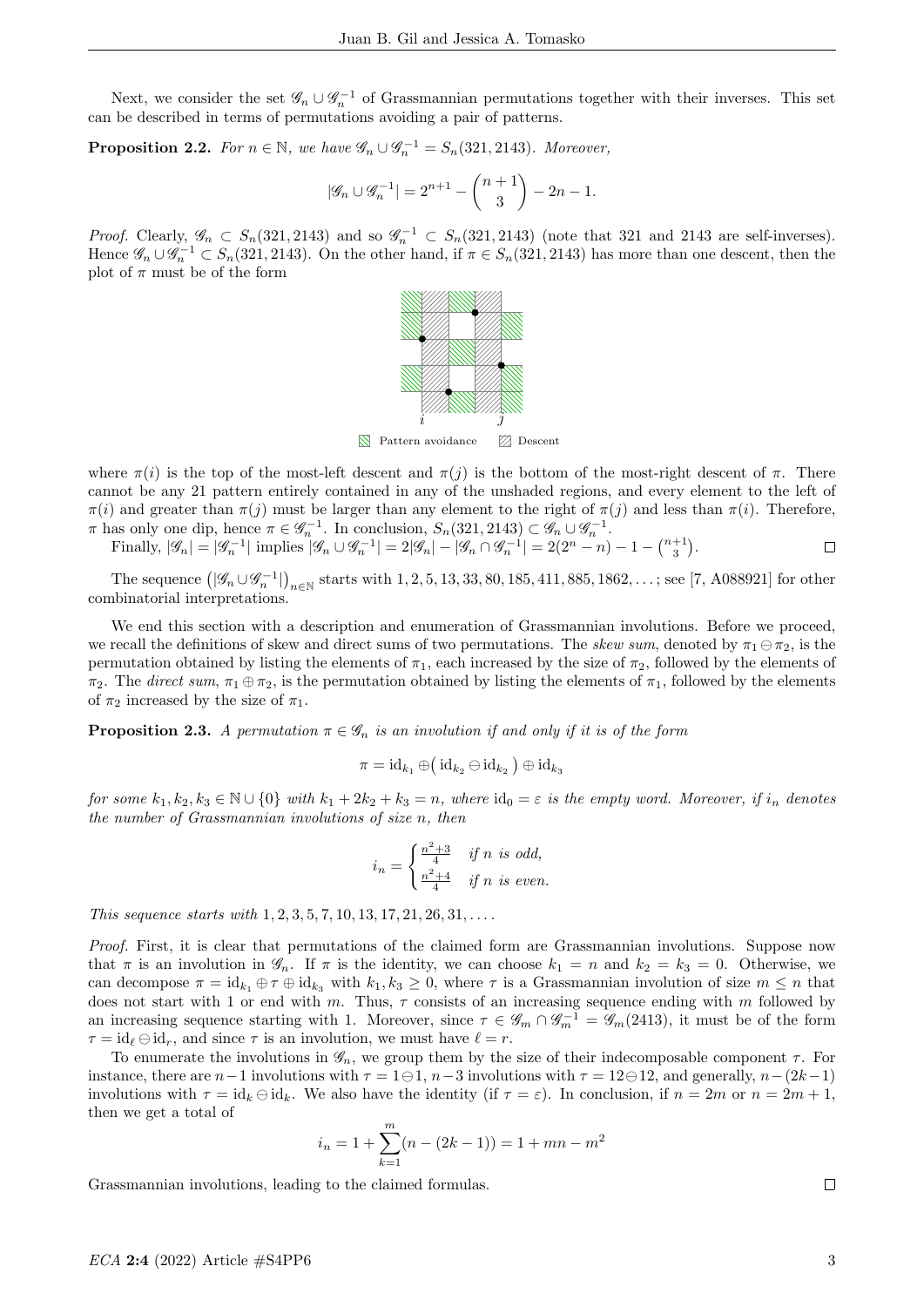Remark 2.1. Grassmannian involutions correspond to standard Young tableaux (SYT) having at most two rows, and whose second row consists of consecutive numbers. More precisely, if  $k_2 \neq 0$ , the permutation  $\mathrm{id}_{k_1}\oplus\big(\mathrm{id}_{k_2}\ominus\mathrm{id}_{k_3}\big) \oplus \mathrm{id}_{k_3}$  corresponds to the SYT of shape  $(n-k_2,k_2)$  whose second row consists of the consecutive labels  $k_1 + k_2 + 1, ..., k_1 + 2k_2$ .

For example, the 10 Grassmannian involutions of size 6 give:



# 3 Pattern-avoiding Grassmannian permutations

First of all, note that since Grassmanian permutations have at most one descent, they naturally avoid any pattern with more than one descent. Thus

 $\mathscr{G}_n = \mathscr{G}_n(\sigma)$  for every  $\sigma$  with  $\text{des}(\sigma) > 1$ .

Moreover, it can be easily checked that  $\mathscr{G}_n(12 \cdots k) = \emptyset$  if  $n \geq 2k - 1$ . Thus  $|\mathscr{G}_n(12 \cdots k)|$  gives a sequence with  $2k-2$  nonzero elements. For example,  $|\mathscr{G}_n(123)|$  gives  $1, 2, 4, 2, 0, \ldots$ , and  $|\mathscr{G}_n(1234)|$  gives  $1, 2, 5, 11, 10, 5, 0, \ldots$ 

Clearly,  $|\mathscr{G}_m(12\cdots k)|=2^m-m$  for  $m < k$ , and  $|\mathscr{G}_k(12\cdots k)|=2^k-k-1$ . On the other end, we have the appearance of the Catalan number  $C_{k-1} = \frac{1}{k} {2k-2 \choose k-1}$ .

Proposition 3.1. For  $k \geq 2$ ,  $|\mathscr{G}_{2k-3}(12 \cdots k)| = 2C_{k-1}$  and  $|\mathscr{G}_{2k-2}(12 \cdots k)| = C_{k-1}$ .

Proof. Every  $\pi \in \mathscr{G}_{2k-2}(12 \cdots k)$  is of the form  $\pi = \tau_1 (2k-2) 1 \tau_2$ , where  $\tau_1$  and  $\tau_2$  are increasing permutations with  $|\tau_1| = |\tau_2| = k - 2$ . In addition, for each  $i \in \{1, ..., k - 1\}$  there are at most  $k - 1 - i$  elements greater than  $\pi(i)$  and so at least  $k-1-(k-1-i) = i$  inversions involving i. Therefore, the Lehmer code of  $\pi$  must be of the form

 $L(\pi) = c_1 \cdots c_{k-1} 0^{k-1}$  with  $c_{k-1} = k-1$  and  $i \leq c_i \leq c_j$  for  $i < j$ .

The formula  $|\mathscr{G}_{2k-2}(12 \cdots k)| = C_{k-1}$  follows now from the fact that these codes are in one-to-one correspondence with Dyck paths of semilength  $k-1$  via the bijective map

$$
c_1c_2\cdots c_{k-1}\rightarrow U^{c_1}DU^{c_2-c_1}D\cdots U^{c_{k-1}-c_{k-2}}D.
$$

On the other hand, observe that  $\mathscr{G}_{2k-3}(12\cdots k) = \mathcal{A}_{k-2} \cup \mathcal{A}_{k-1}$ , where  $\mathcal{A}_{k-2}$  is the subset of permutations in  $\mathscr{G}_{2k-3}(12\cdots k)$  having their descent at position  $k-2$ , and  $\mathcal{A}_{k-1}$  is the subset of elements having their descent at position k − 1. Removing the largest entry from  $\pi \in \mathscr{G}_{2k-2}(12 \cdots k)$  gives a unique element of  $\mathcal{A}_{k-2}$ , and removing 1 from  $\pi$  gives a unique element of  $\mathcal{A}_{k-1}$ . In other words,  $|\mathcal{A}_{k-2}| = |\mathscr{G}_{2k-2}(12\cdots k)| = |\mathcal{A}_{k-1}|$ , and therefore we have  $|\mathscr{G}_{2k-3}(12\cdots k)|=2C_{k-1}.$  $\Box$ 

More generally, Michael Weiner suggested the following formula, which we were able to verify up to  $k = 12$ , see Table 1.

Conjecture (Weiner). For  $k > 2$  and  $m \in \{k, \ldots, 2k - 2\}$ ,

$$
|\mathscr{G}_m(12\cdots k)| = \sum_{j=1}^{k-\lfloor m/2 \rfloor} (-1)^{j-1} j \cdot \binom{2k-m-j}{j} C_{k-j}.
$$

For the rest of this section, we will focus on the avoidance of patterns having one descent.

**Lemma 3.1.** For  $\sigma \in \{132, 213, 231, 312\}$  and  $n \in \mathbb{N}$ , we have

$$
|\mathscr{G}_n(\sigma)| = 1 + \binom{n}{2}.
$$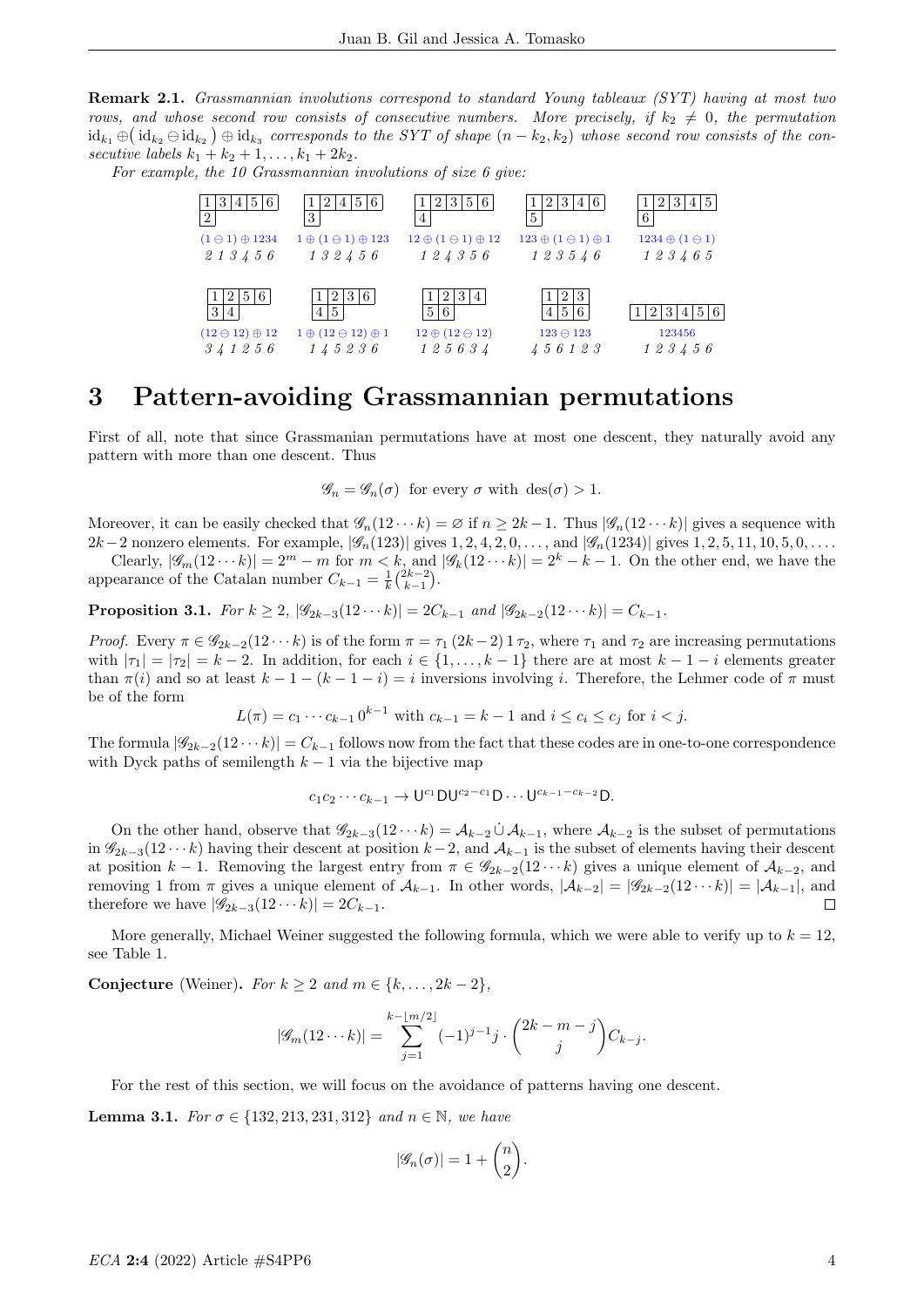| $\boldsymbol{k}$ | $ \mathscr{G}_k(12\cdots k) , \ldots,  \mathscr{G}_{2k-2}(12\cdots k) $       |
|------------------|-------------------------------------------------------------------------------|
| $\overline{2}$   |                                                                               |
| 3                | 4, 2                                                                          |
| $\overline{4}$   | 11, 10, 5                                                                     |
| $\overline{5}$   | 26, 32, 28, 14                                                                |
| 6                | 57, 84, 98, 84, 42                                                            |
| 7                | 120, 198, 276, 312, 264, 132                                                  |
| 8                | 247, 438, 687, 924, 1023, 858, 429                                            |
| 9                | 502, 932, 1584, 2398, 3146, 3432, 2860, 1430                                  |
| 10               | 1013, 1936, 3476, 5720, 8437, 10868, 11726, 9724, 4862                        |
| 11               | 2036, 3962, 7384, 12896, 20696, 29926, 38012, 40664, 33592, 16796             |
| 12               | 4083, 8034, 15353, 27976, 47762, 75140, 106964, 134368, 142766, 117572, 58786 |

Table 1: Number of permutations in  $\mathscr{G}_m(12 \cdots k)$  for  $k \leq m \leq 2k-2$ .

*Proof.* Since  $|\mathscr{G}_n(\sigma)| = |\mathscr{G}_n(\sigma^{rc})|$ , it is enough to only consider the patterns 132 and 231. Clearly,  $\pi = 1 \cdots n$   $\in$  $\mathscr{G}_n(\sigma)$  if des( $\sigma$ ) > 0. Moreover, the permutation  $\pi = n \cdot \cdots (n-1)$  as well as any permutation of the form

 $\pi = i \, 1 \cdots (i-1)(i+1) \cdots n$  for  $i \in \{2, \ldots, n-1\},$ 

all avoid the patterns 132 and 231. These are the n permutations in  $\mathscr{G}_n(132) \cap \mathscr{G}_n(231)$ . Note that if  $\pi$  has a descent at position  $k > 1$ , then  $\pi$  must contain either a 132 pattern (if  $\pi(k-1) < \pi(k+1)$ ) or a 231 pattern (if  $\pi(k-1) > \pi(k+1)$ ). Thus  $\pi \notin \mathscr{G}_n(132) \cap \mathscr{G}_n(231)$ .

If  $\pi \in \mathscr{G}_n(132) \setminus \mathscr{G}_n(231)$ , then it must be of the form

$$
\pi = i(i+1)\cdots j 1 \tau
$$
 with  $i, j \in \{2, ..., n\}, i < j$ ,

where  $\tau$  is the word consisting of the remaining  $n-(j-i+2)$  elements of [n] written in increasing order. There are  $\binom{n-1}{2}$  such permutations, so

$$
|\mathscr{G}_n(132)| = n + \binom{n-1}{2} = 1 + \binom{n}{2}.
$$

Similarly, if  $\pi \in \mathscr{G}_n(231) \setminus \mathscr{G}_n(132)$ , then it must be of the form

$$
\pi = 1 \cdots (i-1) j i \tau
$$
 with  $i, j \in \{2, \ldots n\}, i < j$ ,

leading to the same number of permutations.

Note that  $\mathscr{G}_n(132) = S_n(132, 321)$ , so we could have proved the above lemma by means of [6, Prop. 11] together with an explicit bijection from  $\mathscr{G}_n(132)$  to  $\mathscr{G}_n(231)$ .

More generally, for patterns of size  $k \geq 3$  having only one descent, there is only one Wilf equivalence class of pattern-avoiding Grassmannian permutations:

**Theorem 3.1.** If  $k \geq 3$  and  $\sigma \in S_k$  with  $\text{des}(\sigma) = 1$ , then

$$
|\mathscr{G}_n(\sigma)| = 1 + \sum_{j=3}^k \binom{n}{j-1} \text{ for } n \in \mathbb{N}.
$$

*Proof.* For  $k = 3$ , the statement was proven in Lemma 3.1. We proceed by induction in k.

We start by discussing how the statement for  $k = 4$  follows from the case when  $k = 3$ . Note that, for any  $\sigma \in S_4$  with  $\text{des}(\sigma) = 1$ , there is a  $\sigma' \in S_3$  with  $\text{des}(\sigma) = 1$  obtained from  $\sigma$  by removing either the 1 or the 4 as shown in the following table.

| $\sigma$ | Pattern $\sigma$       |
|----------|------------------------|
| 132      | 1243, 1324, 1342, 2413 |
| 213      | 1324, 2134, 2413, 3124 |
| 231      | 1342, 2314, 2341, 3412 |
| 312      | 1423, 3124, 3412, 4123 |

In such instances where there are two options for  $\sigma'$ , either choice leads to the same result.

For example, suppose  $\sigma = 2413$  and choose  $\sigma' = 213$ . Since  $\mathscr{G}_n(213) \subset \mathscr{G}_n(2413)$ , the set  $\mathscr{G}_n(2413)$  can be decomposed into disjoint sets

$$
\mathscr{G}_n(2413) = \mathscr{G}_n(213) \cup (\mathscr{G}_n(2413) \setminus \mathscr{G}_n(213)).
$$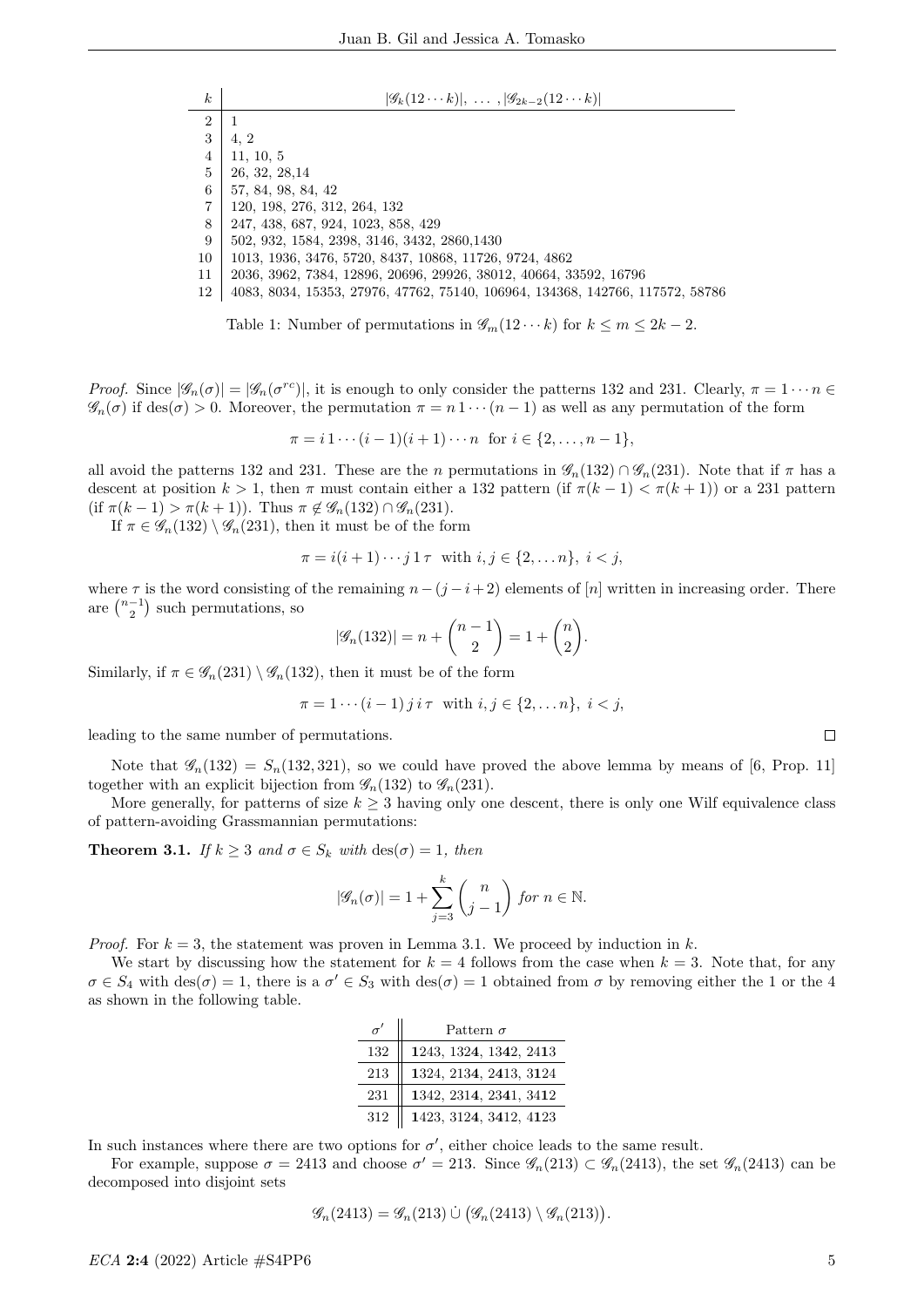We already know how to count  $\mathscr{G}_n(213)$ , so it remains to enumerate  $\mathscr{G}_n(2413) \setminus \mathscr{G}_n(213)$ . This is the set of permutations in  $\mathscr{G}_n(2413)$  that contain a 213 pattern, so their graph must be of the form



where the dots and regions shaded with  $\otimes$  correspond to the choice of a left-most 213 pattern, and the other shaded regions represent the restrictions of being Grassmannian  $(\mathbb{Z})$  and 2413-avoiding ( $\mathbb{N}$ ). More precisely, every  $\pi \in \mathscr{G}_n(2413) \setminus \mathscr{G}_n(213)$  is of the form

$$
\pi = \tau_0 \, j \, \tau_1 \, i \, \tau_2 \, k \, \tau_3 \quad \text{with } 1 \leq i < j < k \leq n,
$$

where the permutations  $\tau_0$ ,  $\tau_1$ ,  $\tau_2$ ,  $\tau_3$  are either empty or consist of increasing consecutive numbers. In other words,  $\pi$  is uniquely determined by a choice of  $i, j, k \in [n]$ . Therefore,

$$
|\mathscr{G}_n(2413) \setminus \mathscr{G}_n(213)| = \binom{n}{3} \text{ and } |\mathscr{G}_n(2413)| = 1 + \binom{n}{2} + \binom{n}{3}.
$$

This coincides with the result from Proposition 2.1.

For any other pattern  $\sigma$  of size 4 with des( $\sigma$ ) = 1, the argument is similar. The only difference occurs depending on whether the choice of  $\sigma'$  is the result of removing the 1 or the 4 from  $\sigma$ . If the 1 is removed, we take the right-most  $\sigma'$ -pattern for the plot, and if the 4 is removed, then we take the left-most  $\sigma'$ -pattern instead. In any case, the elements of  $\mathscr{G}_n(\sigma) \setminus \mathscr{G}_n(\sigma')$  are determined by the choice of a left-most/right-most σ'-pattern. Table 2 shows examples of generic plots for other corresponding  $(σ, σ')$  pairs. In conclusion, for  $\sigma \in S_4$  with  $\text{des}(\sigma) = 1$ , we have  $|\mathscr{G}_n(\sigma)| = 1 + \binom{n}{2} + \binom{n}{3}$ .



Table 2: Examples for  $\mathscr{G}_n(\sigma) \setminus \mathscr{G}_n(\sigma')$ .

Suppose now that the statement of the theorem is true for patterns of size  $k - 1$  with only one descent, and let  $\sigma \in S_k$  with  $\text{des}(\sigma) = 1$ . Then  $\sigma$  must be of the form  $\sigma = 1 \oplus \sigma'$  or  $\sigma = \sigma' \oplus 1$  with  $\text{des}(\sigma') = 1$ , or  $\sigma = \sigma_L k 1 \sigma_R$  with possibly empty or all increasing permutations  $\sigma_L$  and  $\sigma_R$ . In all cases, by removing either the 1 (if  $\sigma = 1 \oplus \sigma'$  or if  $\sigma_L = \varepsilon$ ) or the k (if  $\sigma = \sigma' \oplus 1$  or  $\sigma_R = \varepsilon$ ), we arrive at a permutation  $\sigma'$  with  $\text{des}(\sigma') = 1$ .

Choose such a  $\sigma'$  and split  $\mathscr{G}_n(\sigma) = \mathscr{G}_n(\sigma') \cup (\mathscr{G}_n(\sigma) \setminus \mathscr{G}_n(\sigma'))$ . By the induction hypothesis,  $|\mathscr{G}_n(\sigma')|$  $1 + \sum_{j=3}^{k-1} {n \choose j-1}$ . Now, in order to count the elements of  $\mathscr{G}_n(\sigma) \setminus \mathscr{G}_n(\sigma')$ , we consider a  $k \times k$  grid and plot the  $k-1$  elements of the contained pattern  $\sigma'$ . This divides the grid into  $k^2$  regions with some of the regions shaded based on the restrictions on the permutations – being Grassmannian (having only one descent), avoidance of the pattern  $\sigma$ , and the choice of  $\sigma'$  being the left-most or right-most pattern.

Through this process, we will end up with exactly k unique unshaded regions, each one in a different row of the grid, determining the elements of a permutation in  $\mathscr{G}_n(\sigma) \setminus \mathscr{G}_n(\sigma')$ .

First, from the  $k^2$  available regions,  $k(k-2)$  of them will be shaded because of the Grassmannian condition, leaving two unshaded regions in each row. Moreover, if  $\sigma'$  is obtained from  $\sigma$  by removing k (like in our example for  $k = 4$ ), then we declare  $\sigma'$  to be the left-most instance of the pattern and shade the regions having the elements of  $\sigma'$  on their top right corner. We also shade the region on the top row of the grid that could produce a  $\sigma$ -pattern. Similarly, if  $\sigma'$  is obtained from  $\sigma$  by removing the 1, then we pick the right-most instance of  $\sigma'$ and shade the regions having the elements of  $\sigma'$  on their bottom left corner. In addition, we shade the region on the bottom row that could produce a  $\sigma$ -pattern.

In both cases, the choice of  $\sigma'$  induces the shading of  $k-1$  regions of the grid, and the  $\sigma$ -avoiding condition adds one more forbidden region to the graph. In total, there will be  $k^2 - k(k-2) - (k-1) - 1 = k$  distinguishable unshaded regions available to create a permutation in  $\mathscr{G}_n(\sigma) \backslash \mathscr{G}_n(\sigma')$  with increasing runs of consecutive numbers.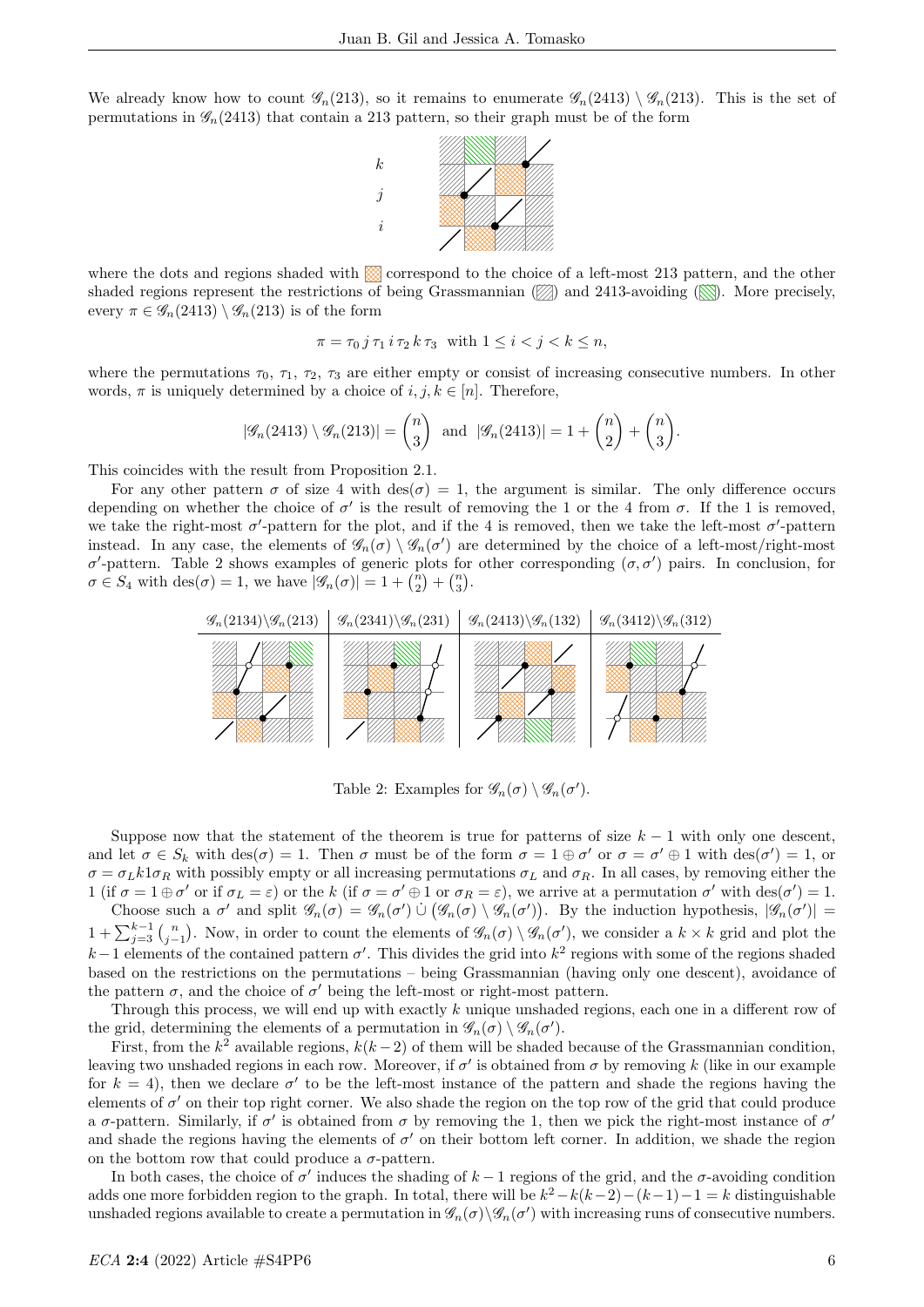In conclusion, every permutation in  $\mathscr{G}_n(\sigma) \setminus \mathscr{G}_n(\sigma')$  is uniquely determined by the choice of the  $k-1$  elements of the left-most/right-most instance of  $\sigma'$ , so  $|\mathscr{G}_n(\sigma)\backslash \mathscr{G}_n(\sigma')| = {n \choose k-1}$  and therefore  $|\mathscr{G}_n(\sigma)| = 1 + \sum_{j=3}^k {n \choose j-1}$ .

Some of the sequences generated by the enumeration of  $\mathscr{G}_n(\sigma)$  are listed in Table 3.

| $ \sigma $     | Sequence $ \mathscr{G}_n(\sigma) $                 | <b>OEIS</b> |
|----------------|----------------------------------------------------|-------------|
| 3              | $1, 2, 4, 7, 11, 16, 22, 29, 37, 46, \ldots$       | A000124     |
| $\overline{4}$ | $1, 2, 5, 11, 21, 36, 57, 85, 121, 166, \ldots$    | A050407     |
| $\mathbf{5}$   | $1, 2, 5, 12, 26, 51, 92, 155, 247, 376, \ldots$   | A027927     |
| 6              | $1, 2, 5, 12, 27, 57, 113, 211, 373, 628, \ldots$  | n/a         |
| $\overline{7}$ | $1, 2, 5, 12, 27, 58, 120, 239, 457, 838, \ldots$  | n/a         |
| 8              | $1, 2, 5, 12, 27, 58, 121, 247, 493, 958, \ldots$  | n/a         |
| 9              | $1, 2, 5, 12, 27, 58, 121, 248, 502, 1003, \ldots$ | n/a         |
| 10             | $1, 2, 5, 12, 27, 58, 121, 248, 503, 1013, \ldots$ | n/a         |

Table 3: Enumeration of  $\mathscr{G}_n(\sigma)$  for a pattern  $\sigma$  with  $\text{des}(\sigma) = 1$ .

# 4 Connection to Dyck and Schröder paths

The OEIS gives several combinatorial interpretations for some of the sequences mentioned in this paper. In this section, we give explicit bijections connecting (pattern-avoiding) Grassmannian permutations to Dyck paths and certain pattern-avoiding Schröder paths.

Let  $Dyck(n)$  denote the set of Dyck paths of semilength n. We consider a bijective map

$$
\varphi: \mathrm{Dyck}(n) \to S_n(321)
$$

that is particularly amenable to Grassmannian permutations. It is defined as follows:

- From left to right, number the down-steps of the Dyck path with [n] in increasing order.
- At each peak UD, label the up-step with the number already assigned to its paired down-step.
- Going through the ascents from left to right, label the remaining up-steps from bottom to top on each ascent in a greedy fashion.
- The resulting labeling gives a 321-avoiding permutation on [n].

For example, the path in Figure 1 gives the permutation  $23174586 \in S_8(321)$ .



Figure 1:  $P \in \text{Dyck}(8)$  with  $\varphi(P) = 23174586$ .

Observe that labels at the peaks of a Dyck path  $P$  correspond to the right-to-left (RL) minima of the permutation  $\varphi(P)$ . We have  $\varphi((UD)^n) = 12 \cdots n$ , and the number of descents of  $\varphi(P)$  is equal to the number of long ascents (2 or more up-steps) in P.

The inverse of  $\varphi$  is defined as follows. Given a permutation  $\pi \in S_n(321)$  with RL minima  $\pi(i_1) < \pi(i_2)$  $\cdots < \pi(i_\ell)$ , write it as  $\pi = \tau_{i_1} \cdots \tau_{i_\ell}$ , where each  $\tau_{i_k}$  ends with the RL minimum  $\pi(i_k)$ . If  $a_k = |\tau_{i_k}|$  and  $b_k = \pi(i_{k+1}) - \pi(i_k)$  for  $k \in \{1, ..., \ell - 1\}$ , then we let

$$
\varphi^{-1}(\pi) = U^{a_1} D^{b_1} U^{a_2} D^{b_2} \cdots U^{a_{\ell-1}} D^{b_{\ell-1}} U^{|\tau_i|} D^{n+1-\pi(i_{\ell})}.
$$

For example, if  $\pi = 23174586$ , then  $\tau_1 = 231$ ,  $\tau_2 = 74$ ,  $\tau_3 = 5$ , and  $\tau_4 = 86$ , so the above construction gives  $\varphi^{-1}(\pi) = U^3 D^3 U^2 D^1 U^1 D^1 U^2 D^3$ . This is the Dyck path in Figure 1.

As an immediate consequence of the definition of  $\varphi$ , we get the following correspondence.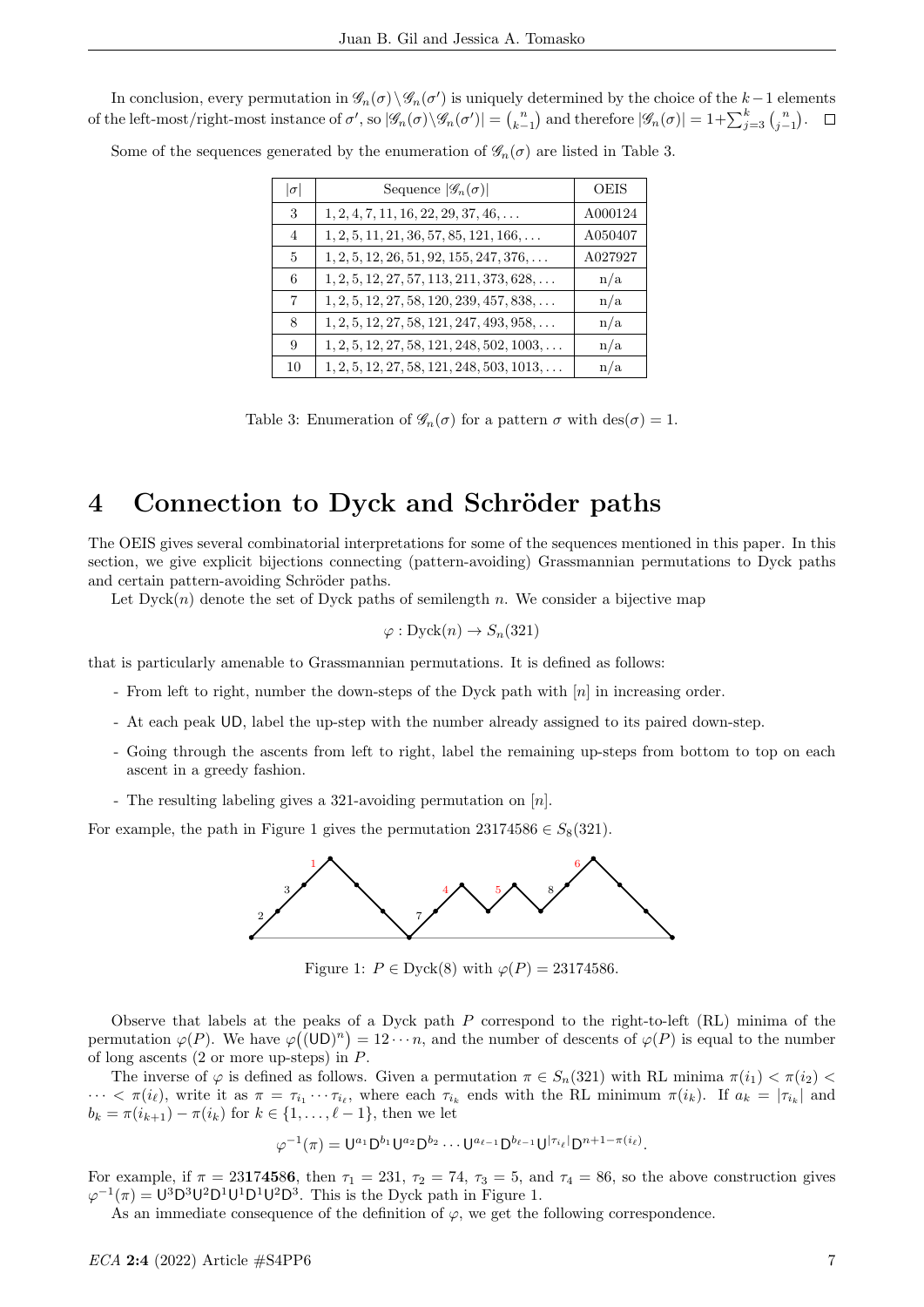**Proposition 4.1.** The set  $\mathscr{G}_n$  of Grassmannian permutations on [n] is in bijection with the set of Dyck paths of semilength n having at most one long ascent.

We will call the elements of  $\varphi^{-1}(\mathscr{G}_n)$  Grassmannian Dyck paths. The path  $(UD)^n$  is the only path of height 1, and we will refer to it as the identity path. The height of any other Grassmannian Dyck path is the length of its long ascent. All peaks before the long ascent happen at height 1, and the heights of peaks after the long ascent form a weakly decreasing sequence. More precisely, every Grassmannian Dyck path different from the identity must be of the form

$$
(\mathsf{UD})^{\ell_1} \mathsf{UP}_k \mathsf{D}(\mathsf{UD})^{\ell_2} \quad \text{with } \ell_1, \ell_2 \ge 0, \ \ell_1 + \ell_2 < n - 1,\tag{1}
$$

where  $P_k$  is a Dyck path of semilength  $n - 1 - \ell_1 - \ell_2$  having k peaks and avoiding UU except possibly on its first ascent. In particular,  $UP_kD$  is an indecomposable Grassmannian Dyck path with k peaks. Moreover,

$$
\varphi((\mathsf{UD})^{\ell_1}\mathsf{U} P_k\mathsf{D}(\mathsf{UD})^{\ell_2}) = \mathrm{id}_{\ell_1} \oplus \pi_k \oplus \mathrm{id}_{\ell_2} \tag{2}
$$

with  $\pi_k \in \mathscr{G}_{n-\ell_1-\ell_2}$  having k RL minima.

**Proposition 4.2.** For  $k \geq 3$ , the elements of  $\mathscr{G}_n(k12 \cdots (k-1))$  are in one-to-one correspondence with the Grassmannian Dyck paths of semilength n having at most  $k-2$  peaks at height greater than 1.

*Proof.* The map  $\varphi$  provides the claimed bijection. Observe that because of the discussion around (1) and (2), it suffices to consider Grassmannian Dyck paths that start with a long ascent and have no peaks at height 1. If P is such a path of semilength n with  $\ell$  peaks, then  $\varphi(P)$  is a Grassmannian permutation of the form

$$
\varphi(P) = \tau_0 n 1 j_2 \cdots j_\ell \text{ with } j_2 < \cdots < j_\ell \text{ and } |\tau_0| = n - \ell - 1.
$$

Therefore,  $\varphi(P) \in \mathscr{G}_n(k12\cdots (k-1))$  if and only if  $\ell < k - 1$ .

Suppose now that  $\pi \in \mathscr{G}_n(k_1 2 \cdots (k-1))$  is indecomposable and has m RL minima. Then, the entries n and 1 make the descent of  $\pi$  and we must have  $m < k - 1$ . Hence  $\varphi^{-1}(\pi)$  is a Dyck path with  $m \leq k - 2$  peaks at height greater than 1.  $\Box$ 

**Proposition 4.3.** For  $k \geq 3$ , the elements of  $\mathscr{G}_n(23 \cdots k1)$  are in one-to-one correspondence with the Grassmannian Dyck paths of semilength n and height at most  $k - 1$ .

Proof. Once again, because of (2), we only need to consider the correspondence between indecomposable permutations and Dyck paths that start with a long ascent and have no peaks at height 1. Such a path of height h must be of the form

$$
P = \bigcup^{h} \mathsf{D}^{b_0} \mathsf{U} \mathsf{D}^{b_1} \cdots \mathsf{U} \mathsf{D}^{b_\ell} \text{ with } h \geq 2 \text{ and } b_i \geq 1,
$$

which implies  $\varphi(P) = \tau_{h-1} 1 \tau_{\ell}$  with increasing permutations  $\tau_{h-1}, \tau_{\ell}$ , and  $|\tau_{h-1}| = h - 1$ . Clearly,  $\varphi(P) \in$  $\mathscr{G}_n(23 \cdots k1)$  if and only if  $h \leq k-1$ . Conversely, every indecomposable permutation  $\pi \in \mathscr{G}_n(23 \cdots k1)$  must start with an increasing run of size  $\ell < k - 1$ , followed by the entry 1. So, the height of the corresponding Dyck path  $\varphi^{-1}(\pi)$  is  $\ell + 1$  and has therefore height at most  $k - 1$ .  $\Box$ 

We finish this section with an interesting connection between the elements of  $\mathscr{G}_n(35124)$  and certain Schröder paths.

**Lemma 4.1.** We have  $\pi \in \mathscr{G}_{n+1}(35124)$  if and only if its Lehmer code is of the form

$$
L(\pi) = 0^{j_1} 1^{j_2} m^{j_3} 0^{j_4} = \underbrace{0 \cdots 0}_{j_1} \underbrace{1 \cdots 1}_{j_2} \underbrace{m \cdots m}_{j_3} \underbrace{0 \cdots 0}_{j_4}, \tag{3}
$$

where  $j_1 + \cdots + j_4 = n + 1$ ,  $j_4 > 0$ ,  $m \in \{2, \ldots, n\}$ , and  $m \leq j_4$ .

Proof. Clearly,  $L(\mathrm{id}_{n+1}) = 0^{n+1}$ . Suppose  $\pi \in \mathscr{G}_{n+1}(35124)$  with  $\mathrm{des}(\pi) = 1$ . If  $\pi$  has its descent at position 1, then  $\pi = (\ell + 1) 1 \cdots \ell \cdots$  for some  $1 \leq \ell \leq n$ , and thus  $L(\pi) = \ell 0^n$ . Otherwise, the shape of  $\pi$  depends on the avoidance or containment of a 2413 pattern. More precisely, if  $\pi$  does not have its descent at position 1, then it must be of the form

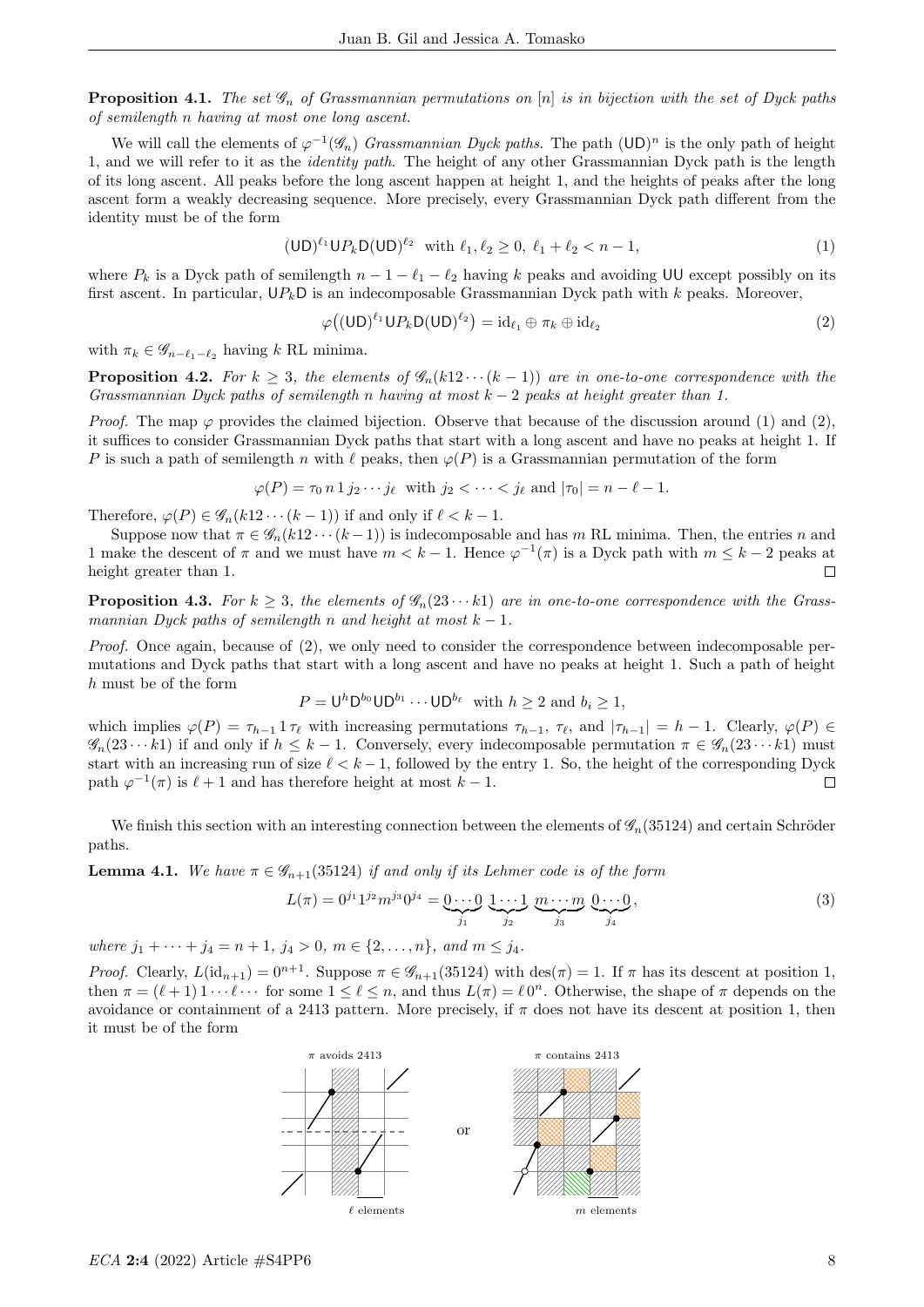leading to the codes  $0^{k_1} \ell^{k_2} 0^{k_3}$  with  $1 \leq \ell \leq k_3$  or  $0^{k_1} 1^{k_2} m^{k_3} 0^{k_4}$  with  $2 \leq m \leq k_4$ . Combining all the above cases we get that, if  $\pi \in \mathscr{G}_{n+1}(35124)$ , then  $L(\pi)$  is of the form (3).

On the other hand, if  $\pi$  contains a 35124 pattern, then it must be of the form

$$
\pi = \tau_1 c \tau_2 e \tau_3 a \tau_4 b \tau_5 d \tau_6 \text{ with } a < b < c < d < e,
$$

where every  $\tau_i$  is either empty or 21-avoiding, and the elements of  $\tau_2$  (if any) are all larger than c. Let  $i_a, i_b, i_c, i_d, i_e$  denote the positions of the entries  $a, b, c, d, e$ , respectively. Note that  $(i_c, i_a)$  and  $(i_c, i_b)$  are inversions, so the Lehmer code at position  $i_c$  is some  $\ell_c \geq 2$ . Moreover,  $(i_e, i_d)$  is an inversion, and if  $(i_c, j)$  is an inversion, so is  $(i_e, j)$ . Therefore, the code at position  $i_e$  is some  $\ell_e > \ell_c$ . In conclusion, the containment of a 35124 pattern guarantees a Lehmer code  $L(\pi)$  with at least two different letters greater than 1, hence it is not of the form (3).  $\Box$ 

A Schröder path of semilength n is a lattice from  $(0, 0)$  to  $(2n, 0)$  using steps  $U = (1, 1)$ ,  $D = (1, -1)$ , and  $H = (2, 0)$ , never going below the x-axis. To each of these paths we can associate a word over the alphabet  $\{U, D, H\}$  with val $(U) = 1$ , val $(D) = -1$ , and val $(H) = 0$ . A *Schröder word* is a word w over that alphabet such that  $val(w) = 0$ , and if  $w = uv$ , then  $val(u) \ge 0$ . Note that if w corresponds to a Schröder path of semilength n, then the number of letters in w must satisfy  $\#\mathsf{U} + \#\mathsf{D} + 2(\#\mathsf{H}) = 2n$ .

We let  $Schr_n(UUDD)$  be the set of Schröder words w such that

- (i)  $w = uv \implies \text{val}(u) \in \{0, 1\},\$
- (ii) (#U in  $w$ ) < 2.

Conditions (i) and (ii) imply that every element of  $Schr_n(UUDD)$  must be of the form

$$
w = H^n
$$
 or  $w = w_1 U w_2 D w_3$  or  $w = w_1 U w_2 D w_3 U w_4 D w_5$ ,

where each  $w_i$  is either empty or consists of H steps only. In other words,  $Schr_n(\text{UUDD})$  is the set of Schröder words that avoid the pattern, UUDD, not necessarily consecutively. For more on pattern avoiding Schröder words, see [1].

For  $w = u_1 \cdots u_\ell \in \text{Schr}_n(\text{UUDD})$  with  $u_i \in \{0, \text{D}, \text{H}\}\)$ , we let bin(w) be the binary word defined by

 $\text{bin}(w)_i = \text{val}(u_1 \cdots u_i)$  for every  $j \in \{1, \ldots, \ell\}.$ 

For example,

$$
bin(HHHHH) = 00000
$$
,  $bin(HUHHDH) = 011100$ ,  $bin(UHDHUDH) = 1100100$ .

In general, for  $w \in \text{Schr}_n(\text{UUDD})$ , we have

$$
|\text{bin}(w)| = n + \#U,
$$

where  $\#\mathsf{U}$  is 0, 1 or 2. In particular,  $w = \mathsf{H}^n$  is the only word of length n in  $\text{Schr}_n(\mathsf{UUDD})$ . As stated above, if  $w$  has only one  $U$ , then

 $w = w_1 \mathsf{U} w_2 \mathsf{D} w_3$  and therefore  $\text{bin}(w) = 0^{i_1} 1^{i_2} 0^{i_3}$ ,

where  $i_1 = |w_1|$ ,  $i_2 = |Uw_2|$ ,  $i_3 = |Dw_3|$ , and  $i_1 + i_2 + i_3 = n + 1$ . Finally, if w has two U's, then

$$
w = w_1 \mathsf{U} w_2 \mathsf{D} w_3 \mathsf{U} w_4 \mathsf{D} w_5
$$
 and so  $\text{bin}(w) = 0^{i_1} 1^{i_2} 0^{i_3} 1^{i_4} 0^{i_5}$ ,

where  $i_1 = |w_1|$ ,  $i_2 = |Uw_2|$ ,  $i_3 = |Dw_3|$ ,  $i_4 = |Uw_4|$ ,  $i_5 = |Dw_5|$ , and  $i_1 + \cdots + i_5 = n + 2$ .

**Proposition 4.4.** The set  $Schr_n(UUDD)$  is in bijection with  $\mathscr{G}_{n+1}(35124)$ .

*Proof.* For  $w \in \text{Schr}_n(\text{UUDD})$ , we define  $\alpha$  by

$$
\alpha(w) = \begin{cases} 0^{n+1} & \text{if } w \text{ has no } \mathsf{U}, \\ \text{bin}(w) & \text{if } w \text{ has only one } \mathsf{U}, \\ 0^{i_1} 1^{i_2 - 1} (i_3 + 1)^{i_4} 0^{i_3 + i_5} & \text{if } \text{bin}(w) = 0^{i_1} 1^{i_2} 0^{i_3} 1^{i_4} 0^{i_5}. \end{cases}
$$

For example,

 $\alpha$ (HHHHH) = 000000,  $\alpha$ (HUHHDH) = 011100, and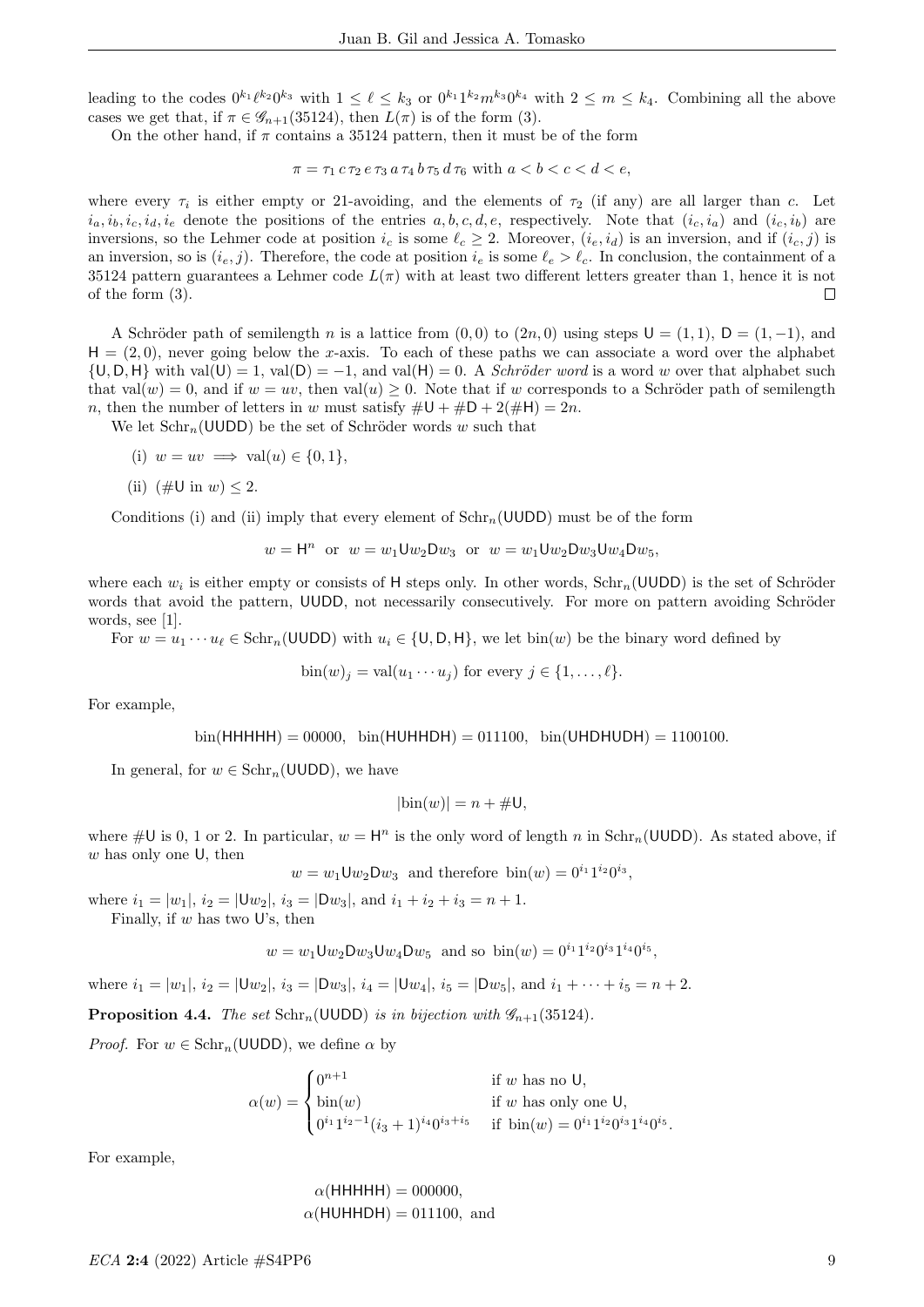$\alpha$ (UHDHUDH) = 130000 since bin(w) = 1100100.

By definition,  $\alpha(w)$  is a word of length  $n+1$  of the form (3), hence it is the Lehmer code of a permutation in  $\mathscr{G}_{n+1}(35124)$ . In fact, the map  $L^{-1} \circ \alpha$ : Schr<sub>n</sub>(UUDD)  $\to \mathscr{G}_{n+1}(35124)$  is a bijection whose inverse is defined as follows.

If  $\pi \in \mathscr{G}_{n+1}(35124)$ , then  $L(\pi) = 0^{j_1} 1^{j_2} m^{j_3} 0^{j_4}$  with  $j_1 + \cdots + j_4 = n+1$ ,  $m \in \{2, \ldots, n\}$ ,  $j_4 > 0$ , and  $m \leq j_4$ . If  $j_2 = j_3 = 0$ , then  $L(\pi) = 0^{n+1}$  and so  $\alpha^{-1}(L(\pi)) = H^n$ . If  $j_3 = 0$  and  $j_2 > 0$ , then  $L(\pi) = 0^{j_1} 1^{j_2} 0^{j_4}$  and we have  $\alpha^{-1}(L(\pi)) = H^{j_1} \cup H^{j_2-1} \cup H^{j_4-1}$ . Lastly, if  $j_3 > 0$ , then  $\alpha^{-1}(L(\pi)) = H^{j_1} \cup H^{j_2} \cup H^{m-2} \cup H^{j_3-1} \cup H^{j_4-m}$ .

## 5 Odd & Even Grassmannian permutations

A permutation is said to be even if it has an even number of inversions (occurrences of the pattern 21); otherwise, the permutation is said to be *odd*. In this section, we give some enumerative results concerning odd and even Grassmannian permutations.

**Theorem 5.1.** If  $\mathscr{G}_n^{odd}$  is the set of odd permutations in  $\mathscr{G}_n$ , and  $a_n = |\mathscr{G}_n^{odd}|$ , then

$$
a_1 = 0, a_2 = 1, and
$$
  
 $a_n = 2a_{n-2} + 2^{n-2} \text{ for } n > 2.$ 

Proof. We start by proving the relations

$$
a_{2m+1} = 2a_{2m} \text{ and } a_{2m+2} = a_{2m+1} + 2^{2m} \text{ for } m \ge 1.
$$
 (4)

For the first relation, we write  $\mathscr{G}_{2m+1}^{odd} = \mathcal{A} \cup (\mathscr{G}_{2m+1}^{odd} \setminus \mathcal{A})$ , where  $\mathcal{A}$  is the set of permutations in  $\mathscr{G}_{2m+1}^{odd}$  that do not end with  $2m + 1$ . Clearly,  $|\mathscr{G}_{2m+1}^{odd} \setminus \mathcal{A}| = |\mathscr{G}_{2m}^{odd}| = a_{2m}$ .

Consider the map  $\xi$  :  $\mathscr{G}_{2m}^{odd} \to A$  defined as follows. If  $\pi \in \mathscr{G}_{2m}^{odd}$  does not end with  $2m$ , we let  $\xi(\pi) = 1 \oplus \pi$ , which is in A. Otherwise, if  $\pi \in \mathcal{G}_{2m}^{odd}$  ends with  $2m$ , then we remove  $2m$  from  $\pi$ , shift the remaining elements up by one, and insert the pair  $(2m + 1)$ , 1 at the descent of  $\pi$ . For example,

$$
351246 \to 35124 \to 46235 \to 4671235,
$$

so  $\xi(351246) = 4671235$ . Observe that if the descent of  $\pi$  is at position j, then the insertion of 1 creates j new inversions, and the insertion of  $2m + 1$  creates  $2m - j$  new inversions. In other words,  $\xi(\pi)$  has  $2m$  more inversions than  $\pi$  and has therefore the same parity. The map  $\xi$  is clearly bijective. Thus  $|\mathcal{A}| = |\mathscr{G}_{2m}^{odd}| = a_{2m}$ , and so  $a_{2m+1} = 2a_{2m}$ .

In order to prove the second formula in (4), we now consider the set  $\mathcal E$  of permutations in  $\mathscr G_{2m+2}^{odd}$  having their descent at even position. There is a bijection  $\psi$  :  $\mathscr{G}_{2m+1}^{odd} \to \mathcal{E}$  defined as follows. If  $\pi \in \mathscr{G}_{2m+1}^{odd}$  has its descent at even position, we let  $\psi(\pi) = \pi \oplus 1$ . Otherwise, if  $\pi$  has its descent at odd position,  $\psi(\pi)$  is the permutation obtained by inserting  $2m + 2$  at the descent of  $\pi$ . For example,  $\psi(35124) = 351246$  and  $\psi(24513) = 245613$ .

Thus  $|\mathcal{E}| = a_{2m+1}$ . It remains to verify that the set  $\mathscr{G}^{odd}_{2m+2} \setminus \mathcal{E}$  of permutations in  $\mathscr{G}^{odd}_{2m+2}$ , having their descent at odd position, has  $2^{2m}$  elements. We proceed with a direct count.

Any permutation  $\pi \in \mathscr{G}_{2m+2}^{odd}$  with descent at position  $2k+1$  must be of the form

 $\pi = i_1 \cdots i_{2k+1} | i_{2k+2} \cdots i_{2m+2}$ 

where  $i_1, \ldots, i_{2k+1}$ , and  $i_{2k+2}, \ldots, i_{2m+2}$ , are increasing sequences and  $i_{2k+1} > i_{2k+2}$ . The number of inversions of such a permutation is given by

$$
inv(\pi) = (i_1 - 1) + (i_2 - 2) + (i_{2k+1} - 2k - 1)
$$
  
=  $(i_1 + \dots + i_{2k+1}) - (2k+1)(k+1)$   
\equiv  $(i_1 + \dots + i_{2k+1}) - k - 1 \pmod{2}$ ,

so  $\pi$  is odd if and only if  $i_1 + \cdots + i_{2k+1} \equiv k \pmod{2}$ . Let

$$
\mathcal{D}_{\delta} = \left\{ A \subset \{1, \ldots, 2m+2\} : |A| = 2k+1 \text{ and } \sum_{a \in A} a \equiv \delta \pmod{2} \right\}.
$$

Clearly,  $|\mathcal{D}_0| + |\mathcal{D}_1| = \binom{2m+2}{2k+1}$ . Moreover,  $\mathcal{D}_0 \cong \mathcal{D}_1$  by means of the map

$$
\{i_1,\ldots,i_{2k+1}\}\mapsto\{2m+3-i_1,\ldots,2m+3-i_{2k+1}\}.
$$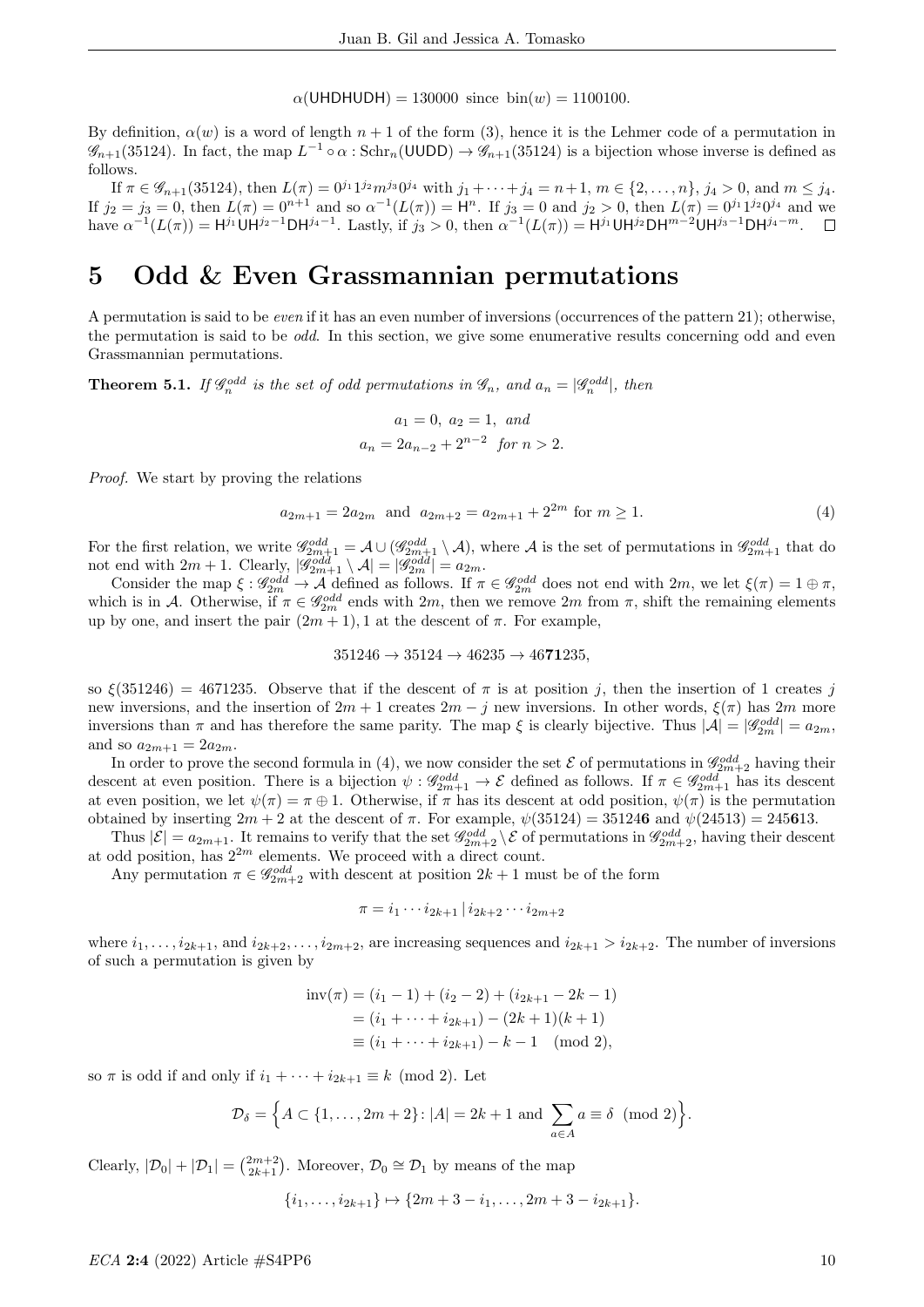In other words,  $|\mathcal{D}_0| = |\mathcal{D}_1| = \frac{1}{2} \binom{2m+2}{2k+1}$  gives the number of permutations in  $\mathscr{G}_{2m+2}^{odd}$  having their descent at position  $2k + 1$ . Therefore,

$$
|\mathscr{G}^{odd}_{2m+2}\setminus \mathcal{E}|=\sum_{k=0}^m\frac{1}{2}\binom{2m+2}{2k+1}=2^{2m}.
$$

This finishes the proof of (4). As a consequence, we have

$$
a_{2m+2} = 2a_{2m} + 2^{2m}
$$
 and  $a_{2m+1} = 2(a_{2m-1} + 2^{2m-2}) = 2a_{2m-1} + 2^{2m-1}$ ,

which combined give the claimed formula for  $a_n = |\mathscr{G}_n^{odd}|$ .

**Remark 5.1.** The sequence  $a_n = |\mathscr{G}_n^{odd}|$  starts with  $0, 1, 2, 6, 12, 28, 56, 120, 240, 496, \ldots$ , and it satisfies the recurrence relation  $a_n = 2a_{n-1} + 2a_{n-2} - 4a_{n-3}$  for  $n > 3$ , cf. [7, A122746].

Corollary 5.1. If  $b_n = |\mathscr{G}_n^{even}|$ , then

$$
b_1 = 1, b_2 = 1, and
$$
  
 $b_n = 2b_{n-2} + 2^{n-2} + n - 4 \text{ for } n > 2.$ 

Remark 5.2. From the previous equations, it follows that

$$
|\mathscr{G}_n^{odd}| = 2^{n-1} - 2^{\lfloor \frac{n-1}{2} \rfloor} \quad \text{and} \quad |\mathscr{G}_n^{even}| = 2^{n-1} + 2^{\lfloor \frac{n-1}{2} \rfloor} - n.
$$

We conclude this section with a parity classification of Grassmannian Dyck paths.

**Proposition 5.1.** The set  $\mathscr{G}_n^{odd}$  is in bijection to the set of Grassmannian Dyck paths of semilength n having an odd number of peaks at even height. Moreover, the elements of  $\mathscr{G}_n^{even}$  correspond to Grassmannian Dyck paths with an even number of peaks at even height.

Proof. We start with an example. Consider the odd Grassmannian permutation

$$
\pi = 2\ 3\ 5\ 7\ 8\ [11]\ 1\ 4\ 6\ 9\ [10],
$$

4

which corresponds (by means of the map  $\varphi$  from Section 4) to the Dyck path

1



6

In general, if a Grassmannian Dyck path  $\varphi^{-1}(\pi)$  has k peaks, say  $p_1, \ldots, p_k$ , then the number of inversions of  $\pi$  is given by

$$
inv(\pi) = \sum_{i=1}^{k} (height(p_i) - 1) \equiv #\{peaks at even height\} \pmod{2},
$$

since peaks at an odd height contribute to an even number of inversions.

 $\Box$ 

7

5 4

# Acknowledgement

We thank Michael Weiner for many energizing and helpful discussions, and for carefully reading our manuscript. We are also very grateful to the Altoona Summer Undergraduate Research Fellowship that made it possible for Tomasko to dedicate herself to this project.